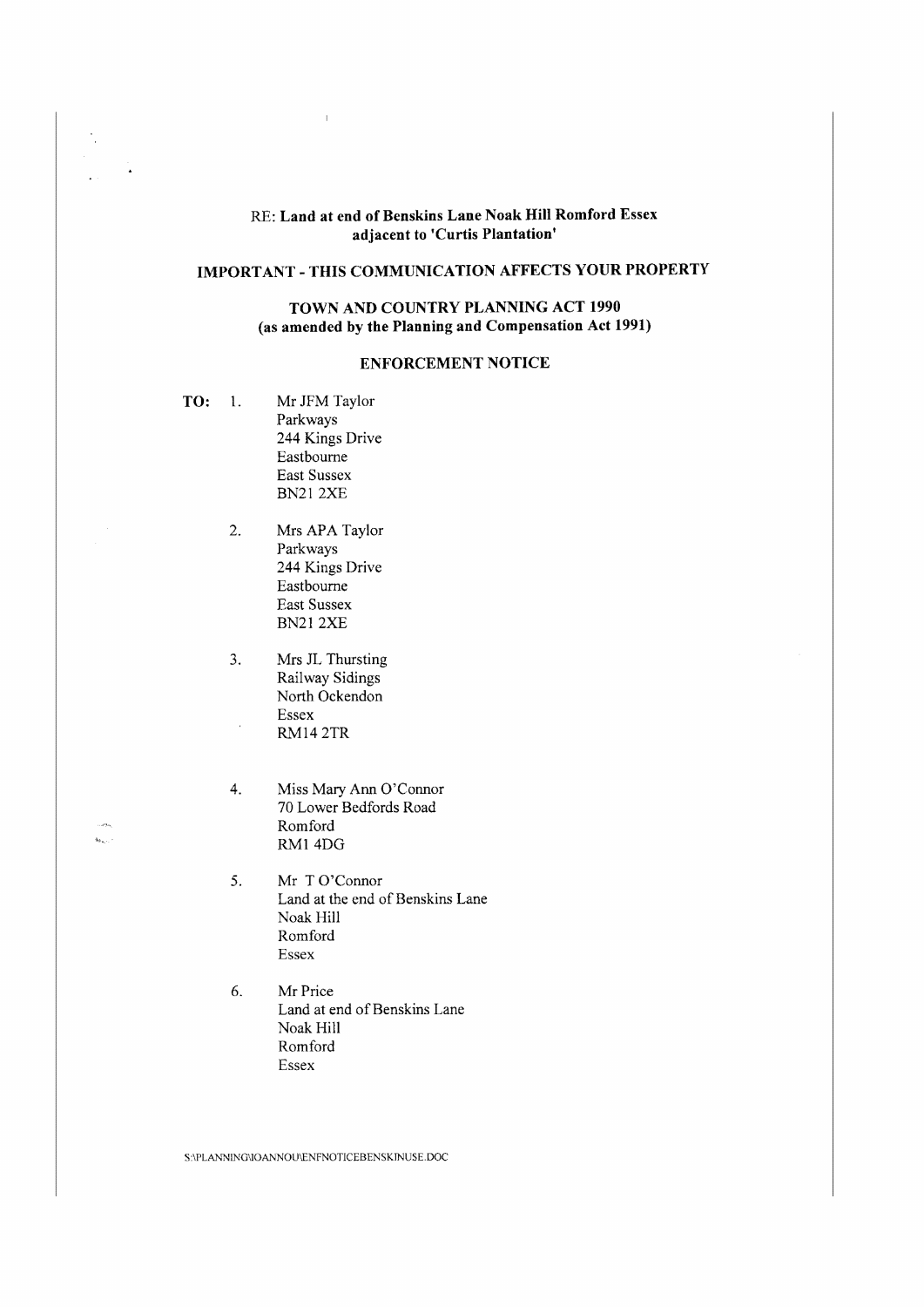- 7 Mrs Price Land at end of Benskins Lane Noak Hi! Romford Essex
- 8. Mr Clark Land at end of Benskins Lane Noak Hill Romford Essex
- 9. Mrs O'Driscoll Land at end of Benskins Lane Noak hill Romford Essex

Occupiers of the said land

Owners of the said land

#### **ISSUED BY:** London Borough of Havering

I. **THIS IS A FORMAL NOTICE** which is issued by the Council because it appears to the Council that there has been a breach of planning control, under Section  $171A(1)(a)$  of the above Act, at the land described below. They consider that it is expedient to issue this Notice, having regard to the provisions of the development plan and to other material planning considerations.

# 2. **THE LAND AFFECTED**

The land at end of Benskins Lane Noak Hill Romford adjacent to 'Curtis Plantation' shown edged Black on the attached plan hereinafter referred to as the Land.

### 3. **THE BREACH OF PLANNING CONTROL ALLEGED**

Without the grant of planning permission, a material change of use of the Land from protected woodland and copse to residential by the siting of caravans and associated installations together with the parking of vehicles and storage.

### 4. **REASONS FOR ISSUING THIS NOTICE**

S:\PLANNING\IOANNOU\ENFNOTICEBENSKINUSE.DOC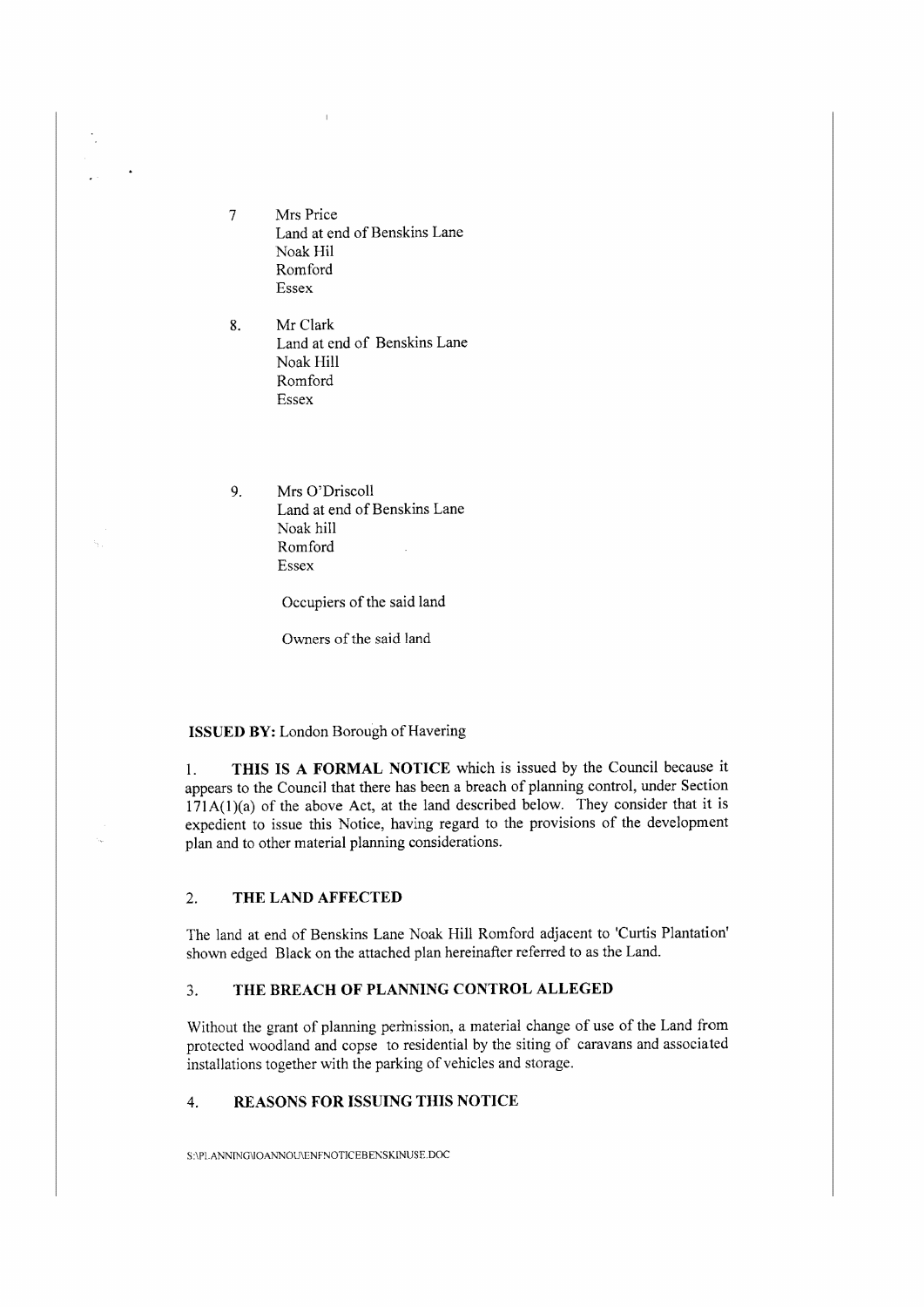It appears to the Council that the above breach of planning control has occurred within the last ten years. The unauthorised use is one recognised as inappropriate for the Green Belt. It is, therefore, harmful to the function, character and appearance of the Green Belt. The unauthorised use is contrary to development plan policies and harmful to the visual amenities of the area. The Council do not consider that planning permission should be given, because planning conditions could not overcome these problems.

In making its decision to issue this Notice the Council considered that the unauthorised use is contrary to the following policies of the Havering Unitary Development Plan: policies GRB2 (Green Belt) and ENVl (Environment).

#### 5. **WHAT YOU ARE REQUIRED TO DO**

(i) Cease use of the Land for residential purposes.

Time for compliance: 1 month from the effective date of this Notice.

(ii) Cease use of the Land for the purpose of parking of motor vehicles.

Time for compliance: 1 month from the effective date of this Notice

(iii) Cease use of the Land for the purposes of storage.

Time for compliance: 1 month from the effective date of this Notice.

(iv) Remove from the Land all caravans, ancillary structures, vehicles, hard and loose laid surfaces, equipment, machinery, goods, rubbish, apparatus and installations brought onto the Land in connection with the unauthorised use.

Time for compliance: 1 month from the effective date of this Notice.

### 6. **WHEN THIS NOTICE TAKES EFFECT**

This Notice takes effect on 17 December 2004, unless an appeal is made against it beforehand

Dated: 12<sup>th</sup> Mrvenber 2004<br>Signed: 1/1.

S:\PLANNING\IOANNOU\ENFNOTJCEBENSKINUSE.DOC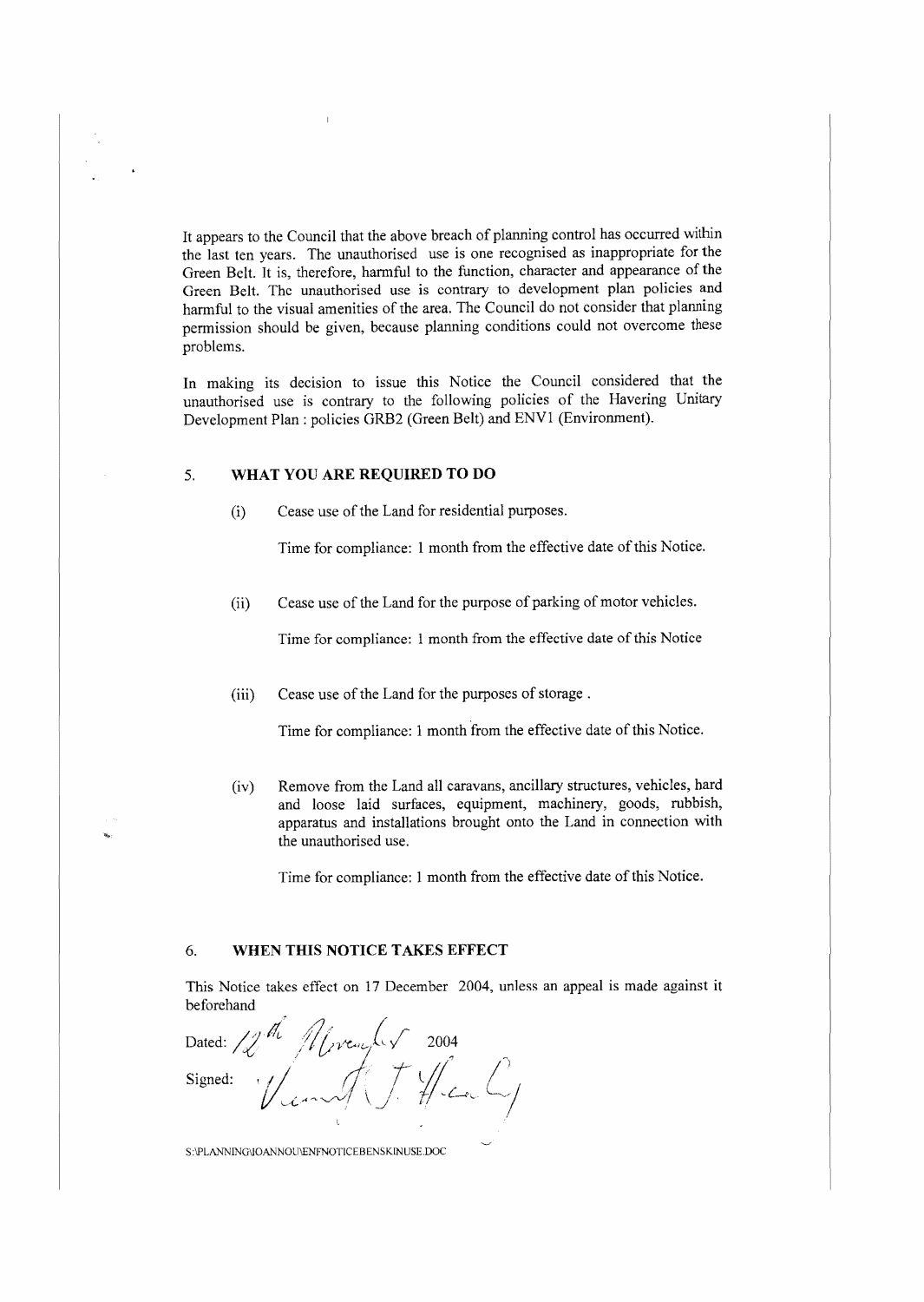Authorised Officer

on behalf of London Borough of Havering Town Hall Main Road Romford RMl 3BD

### **YOUR RIGHT OF APPEAL**

 $\ddot{\phantom{a}}$ 

You can appeal against this Enforcement Notice to the Secretary of State by the 17 December 2004. Further details are given in the attached explanatory note.

### **WHAT HAPPENS IF YOU DO NOT APPEAL**

If you do not appeal against this Enforcement Notice, it will take effect on 17 December 2004 and you must then ensure that the required steps for complying with it, for which you may be held responsible, are taken within the period specified in the Notice.

# FAILURE TO COMPLY WITH AN ENFORCEMENT NOTICE WHICH HAS **TAKEN EFFECT CAN RESULT IN PROSECUTION AND/OR REMEDIAL ACTION BY THE COUNCIL**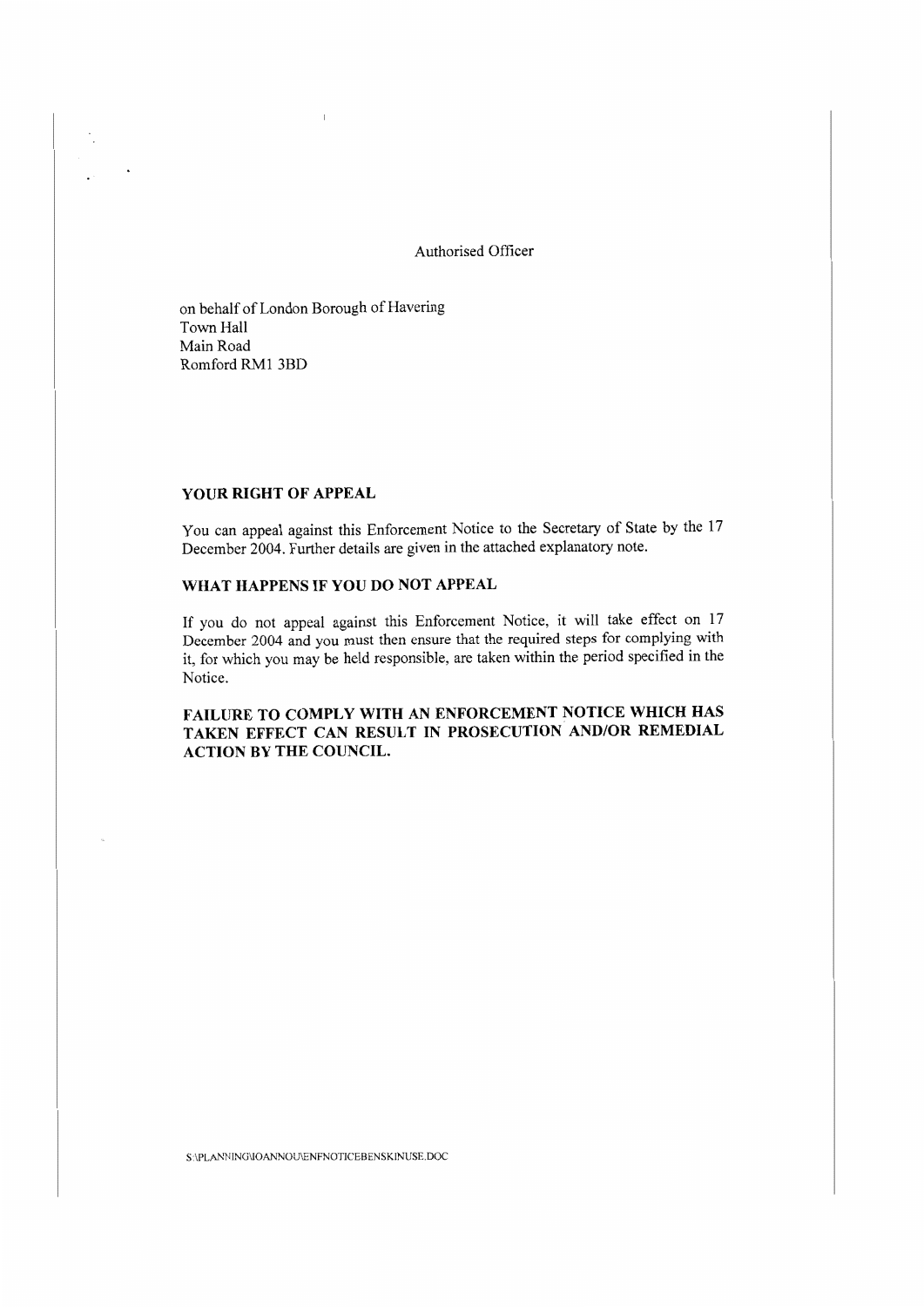### **EXPLANATORY NOTES**

#### **STATUTORY PROVISIONS**

A summary of Sections 171A, 171B and 172 to 177 of the Town and Country Planning Act 1990 (as amended) is enclosed with this Notice.

#### **YOUR RIGHT OF APPEAL**

You can appeal against this Notice, but any appeal must be in writing and received, or posted (with the postage paid and properly addressed) in time to be received in the ordinary course of the post, by the Secretary of State before 17 December 2004. The enclosed booklet "Enforcement Appeals - A guide to Procedure" sets out your rights. Read it carefully. If you appeal you should use the enclosed appeal forms. Two copies are for you to send to the Secretary of State if you decide to appeal. The other is for you to keep as a duplicate for your own records. You should also send the Secretary of State a copy of the Enforcement Notice.

#### **GROUNDS OF APPEAL**

The grounds of appeal are set out in Section 174 of the Town and Country Planning Act 1991 and are also set out in the enclosed appeal forms.

#### **PLANNING APPLICATION FEE**

Should wish to appeal on ground (a) - that planning permission should be granted for the unauthorised use - then a fee of £220 is payable both to the Secretary of State and to the Council. If the fees are not paid then that ground of appeal will not be valid.

#### **STATEMENT ON GROUNDS OF APPEAL**

You must submit to the Secretary of State, either when giving notice of appeal or within 14 days from the date on which the Secretary of State sends him a notice so requiring him, a statement in writing specifying the grounds on which you are appealing against the enforcement notice and stating briefly the facts on which you propose to rely in support of each of those grounds.

#### **RECIPIENTS OF THE ENFORCEMENT NOTICE**

The names and addresses of all the persons on whom the Enforcement Notice has been served are:

1. Mr JFM Taylor Parkways 244 Kings Drive Eastbourne East Sussex BN212XE

 $\textsc{S:}\!\!P\text{LANNING}$ VOANNOU\ENFNOTICEBENSKINUSE.DOC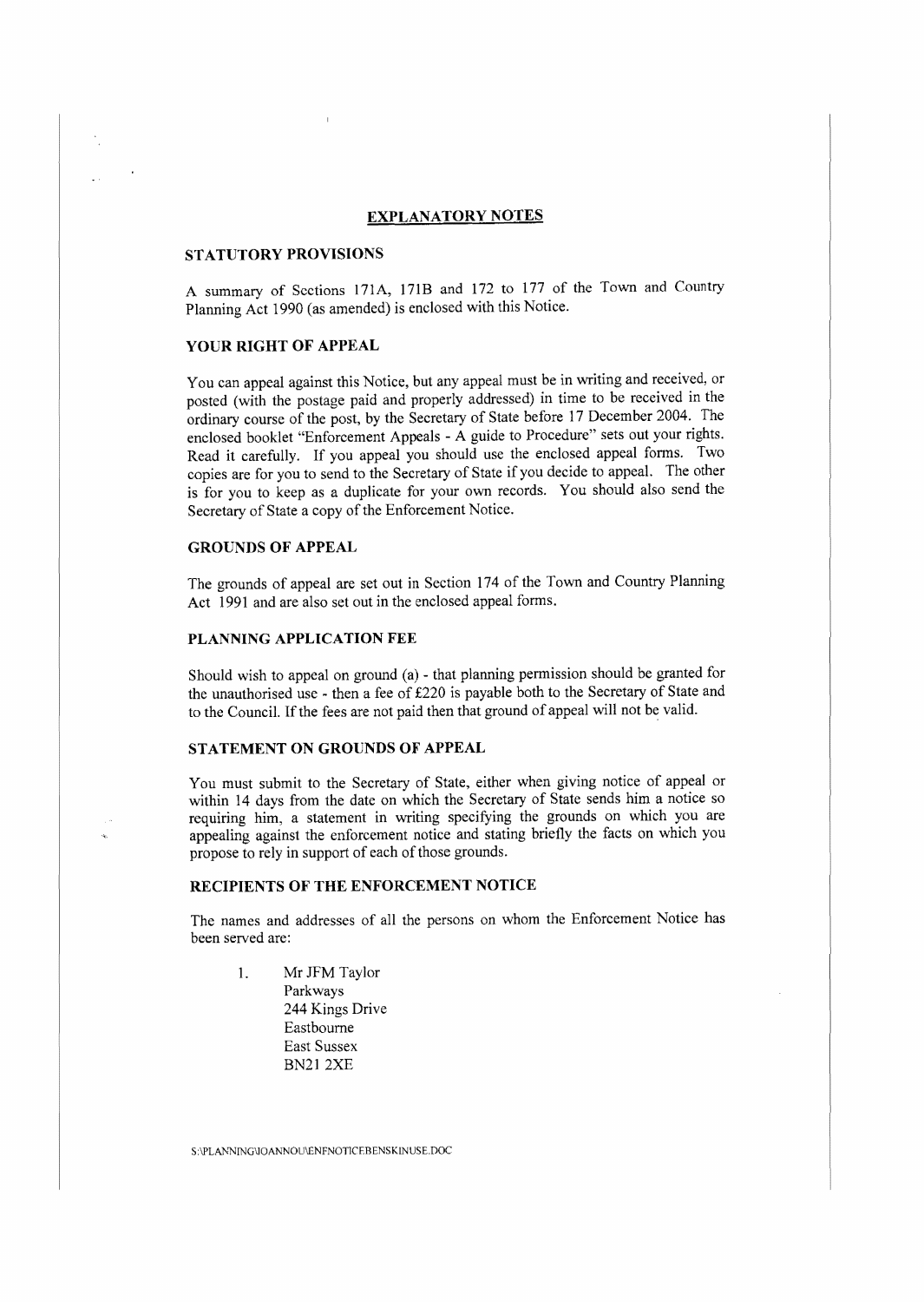2. Mrs APA Taylor Parkways 244 Kings Drive Eastbourne Fast Sussex BN21 2XE

 $\mathbb T$ 

 $\frac{1}{2}$ 

.<br>...  $\dot{\phi}_{\rm{eff}}$  , ,

- 3. Mrs JL Thursting Railway Sidings North Ockendon Road Ockendon Essex M114 2TR
- 4. Miss Mary Ann O'Connor 70 Lower Bedfords Road Romford RMI 4DG
- 5. Mr T O'Connor Land at the end of Benskins Lane Noak Hill Romford Essex
- 6. Mr Price Land at end of Benskins Lane Noak Hill Romford Essex
- 7. Mrs Price Land at end of Benskins Lane Noak Hill Romford Essex
- 8. Mr Clark Land at end of Benskins Lane Noak Hill Romford Essex
- 9. Mrs O'Driscoll Land at end of Benskins Lane Noak hill Romford Essex

S:\PLANNING\IOANNOU\ENFNOTICEBENSKINUSE.DOC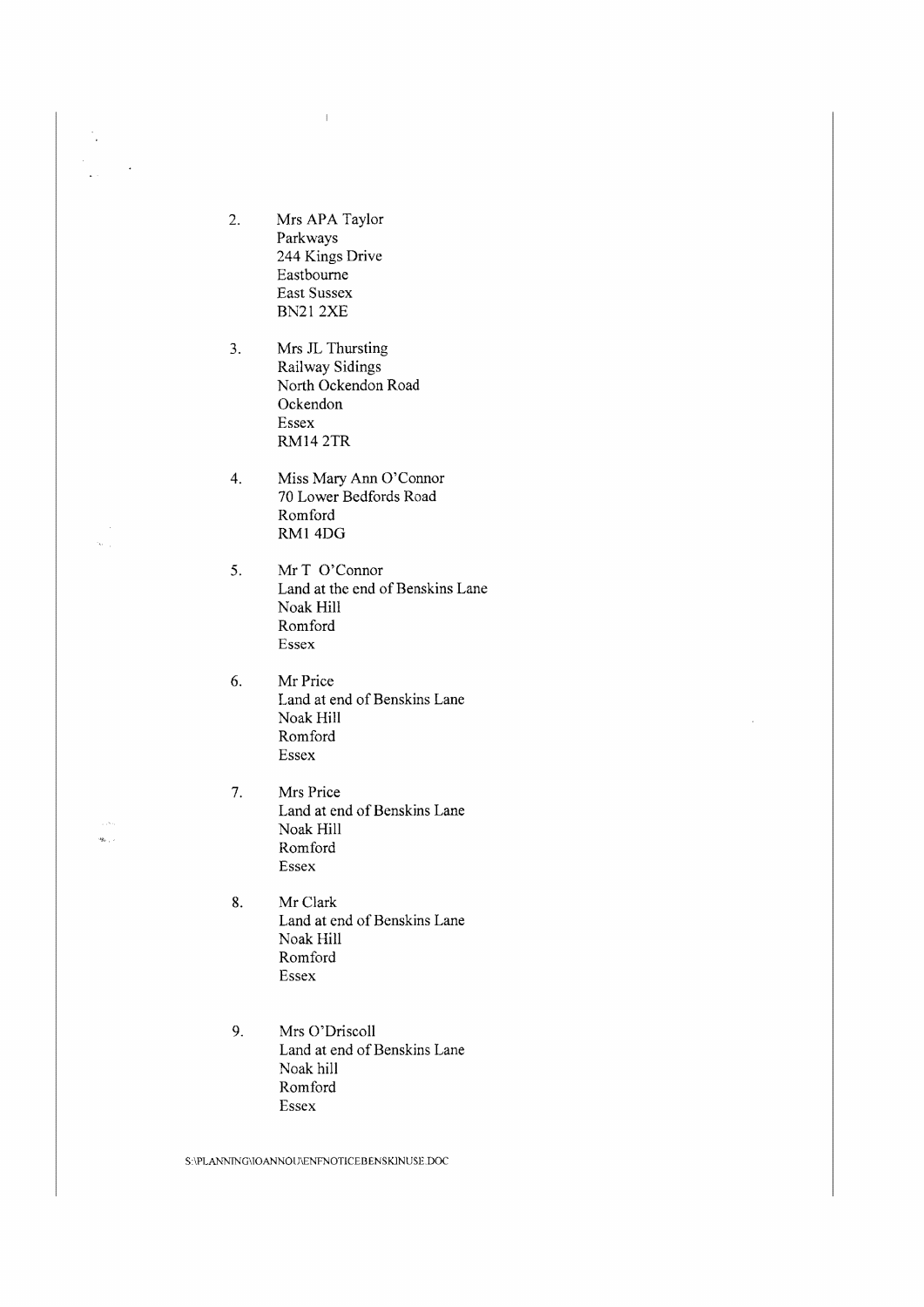Occupiers of the said Land

 $\mathcal{A}=\{1,2,3,4,5\}$  . The  $\mathcal{A}=\{1,2,3,4,5\}$ 

 $\sim 10^{-10}$ 

 $\frac{1}{\left|\mathbf{q}_1\right|}\neq 0$ 

Owners of the said Land

 $\textbf{S}\backslash\text{PLANNING}$ VOANNOU\ENFNOTICEBENSKINUSE.DOC